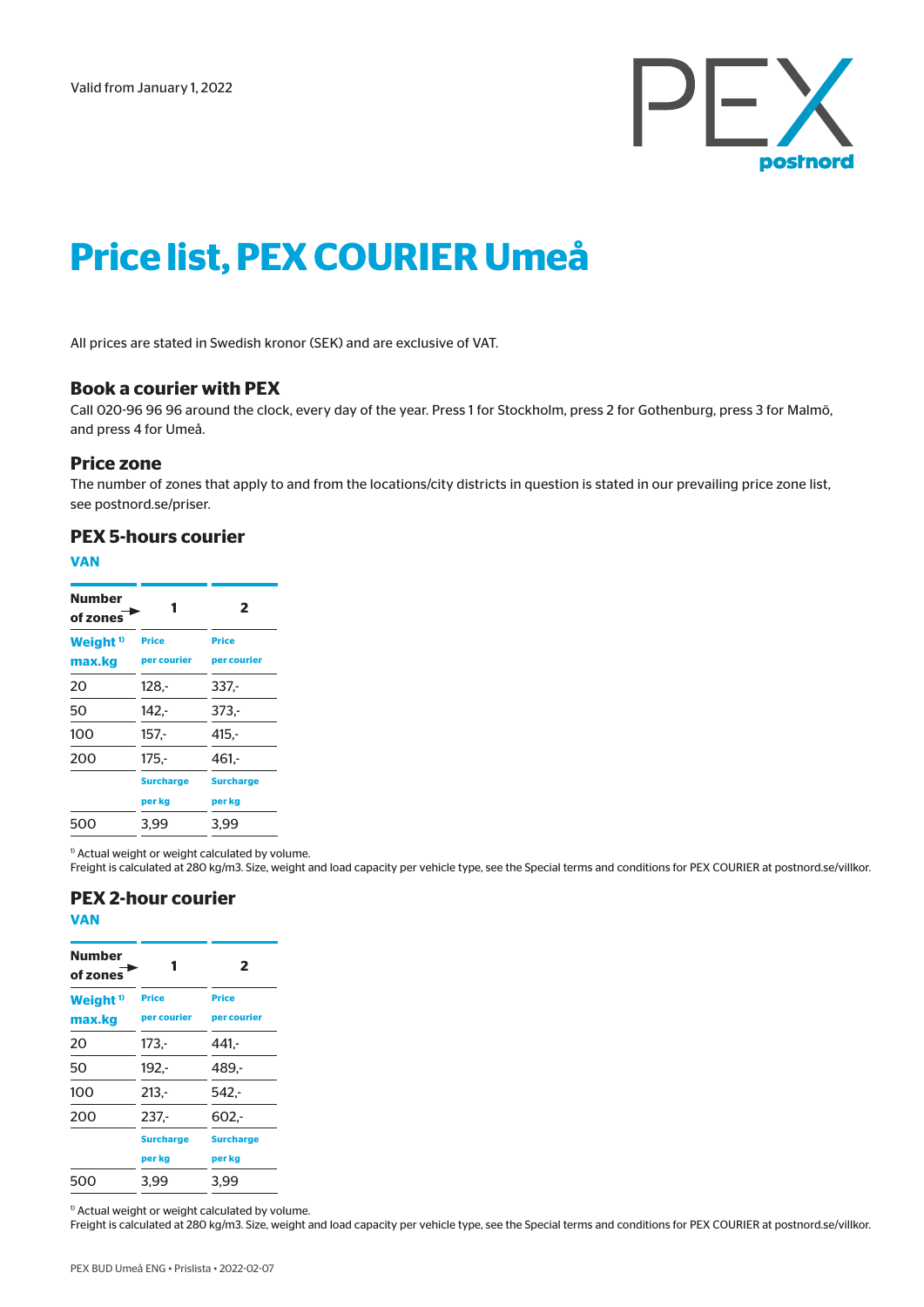## **PEX Express**

### **VAN**

| <b>Number</b><br>of zones |                  | 2                |
|---------------------------|------------------|------------------|
| Weight <sup>1</sup>       | <b>Price</b>     | <b>Price</b>     |
| max.kg                    | per courier      | per courier      |
| 20                        | $267 -$          | $505 -$          |
| 50                        | $297 -$          | 560.-            |
| 100                       | $329. -$         | $622. -$         |
| 200                       | 366.-            | 690.-            |
|                           | <b>Surcharge</b> | <b>Surcharge</b> |
|                           | per kg           | per kg           |
| 500                       | 3.99             | 3.99             |

<sup>1)</sup> Actual weight or weight calculated by volume.

Freight is calculated at 280 kg/m3. Size, weight and load capacity per vehicle type, see the Special terms and conditions for PEX COURIER at postnord.se/villkor.

# **PEX 5-, 2-hour and Express**

#### **LIGHT TRUCK**

| <b>Number</b><br>of zones             |                        |                             | 2                           |
|---------------------------------------|------------------------|-----------------------------|-----------------------------|
| <b>Maximum</b><br>number of<br>pallet | <b>Type of courier</b> | <b>Price</b><br>per courier | <b>Price</b><br>per courier |
| 1                                     | 5-hour                 | $314 -$                     | $472 -$                     |
| 1                                     | 2-hour                 | $419. -$                    | 577,-                       |
| 1                                     | <b>Express</b>         | $523 -$                     | 733,-                       |
| $2 - 5$                               | Additional<br>pallet   | 94.-                        | 94.-                        |

Size, weight and load capacity per vehicle type, see the Special terms and conditions for PEX COURIER at postnord.se/villkor.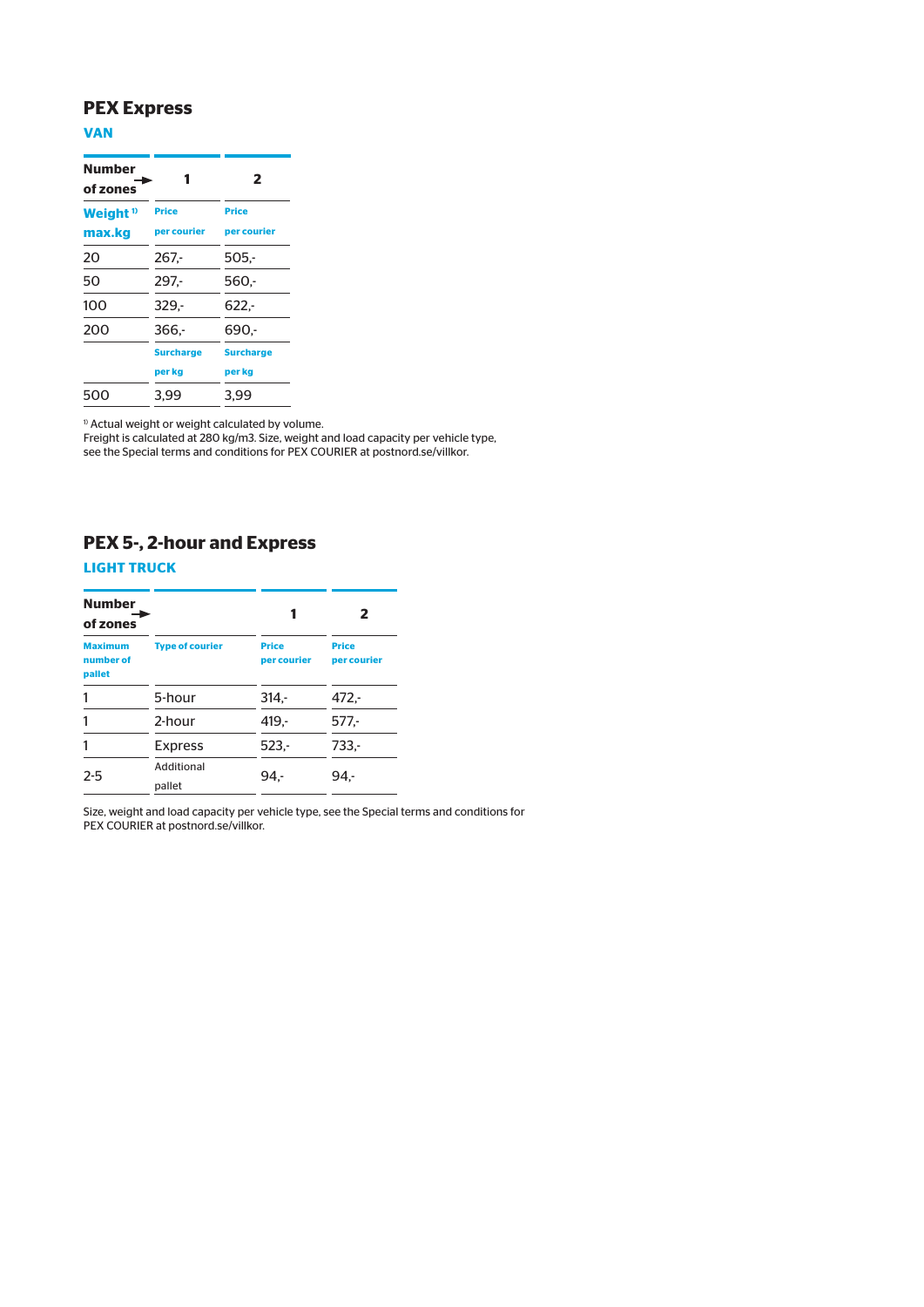# **PEX Same-day courier**

**PEX SAME DAY COURIER**

| Weight <sup>1</sup> | <b>Number of</b> | <b>Price per</b> |
|---------------------|------------------|------------------|
| max.kg              | zones            | courier          |
| 50                  |                  | 99 -             |

Maximum weight 35 kg per item, see the Special terms and conditions for PEX COURIER at postnord.se/villkor.

### **PEX Courier TIME**

### **PEX Courier PER KILOMETER**

| <b>Vehicle type</b> | <b>Price per hour</b> | <b>Vehicle type</b> | <b>Price per km</b> |
|---------------------|-----------------------|---------------------|---------------------|
| Van                 | $624 -$               | Van                 | 21.66               |
| Light truck         | 656.                  | Light truck         | 25.73               |
| Heavy truck         | $802 -$               | Heavy truck         | 31,05               |

Size, weight and load capacity per vehicle type, see the Special terms and conditions for PEX COURIER at postnord.se/villkor.

# **PEX Courier**

### **ADDITIONAL SERVICES**

|                                    | <b>Price per courier</b>                                                                         |
|------------------------------------|--------------------------------------------------------------------------------------------------|
| VIP (Van)                          | $93 -$                                                                                           |
| VIP (Truck)                        | 199.-                                                                                            |
| Telephone notification             | 13,-                                                                                             |
| <b>Notification</b>                | $52 -$                                                                                           |
| Help to carry                      | See the price stated above for Time <sup>1)</sup>                                                |
| Returns (Van)                      | Price as stated above for the PFX 5-hour<br>service. PEX 2-hour service or PEX<br><b>Express</b> |
| Returns - Long distance<br>courier | 50 % of km-rate                                                                                  |
| Unpacking                          | See the price stated above for Time <sup>1</sup>                                                 |

1) Per commenced 30-minute period